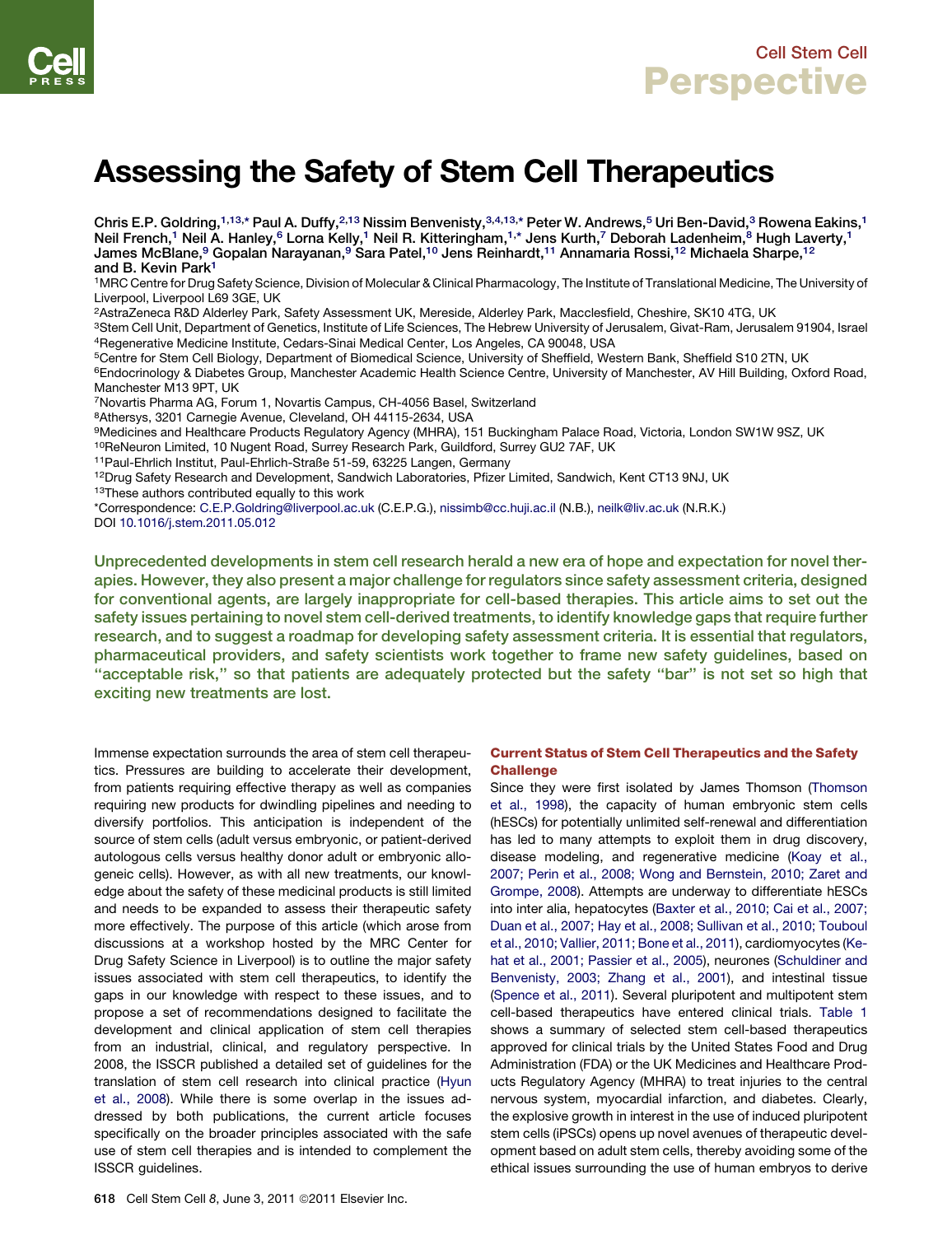### <span id="page-1-0"></span>Table 1. Selected Pluripotent and Multipotent Stem Cell-Based Therapeutics Currently Undergoing Clinical Trials in the US and UK

|                                                                 |                                                                                                 |                                    |                                                                              | Sample |                                                                                            |                                                                                       |                                                                                                                                                                                  |
|-----------------------------------------------------------------|-------------------------------------------------------------------------------------------------|------------------------------------|------------------------------------------------------------------------------|--------|--------------------------------------------------------------------------------------------|---------------------------------------------------------------------------------------|----------------------------------------------------------------------------------------------------------------------------------------------------------------------------------|
| Condition                                                       | Intervention                                                                                    | Sponsor                            | <b>Study Design</b>                                                          | size   | <b>Inclusion Criteria</b>                                                                  | <b>Time Frame</b>                                                                     | Reference                                                                                                                                                                        |
| Spinal cord<br>injury (SCI)                                     | GRNOPC1:<br>oligodendrocyte<br>progenitor cells                                                 | Geron Corp.                        | Non-randomized,<br>single arm,<br>uncontrolled                               | 10     | 18-65 years, M+F.<br>Neurologically complete,<br>traumatic SCI. Single<br>lesion           | 12 months                                                                             | http://clinicaltrials.gov/ct2/show/<br>NCT01217008?term=GRNOPC1&rank=1                                                                                                           |
| Stable ischemic<br>stroke (IS)                                  | CTX0E03:<br>neural stem cells                                                                   | ReNeuron Ltd.                      | Non-randomized,<br>single administration,<br>ascending dose                  | 12     | $M_{1}$ > 60. Unilateral IS,<br>> 1cm infarction. NIHSS<br>minimum 6                       | 2 year monitoring.<br>8 year follow-up<br>trial                                       | http://clinicaltrials.gov/ct2/show/<br>NCT01151124?term=ctx0e03&rank=1                                                                                                           |
| Acute myocardial<br>infarction (AMI)                            | <b>AMI MultiStem</b>                                                                            | Athersys Inc.                      | Non-randomized control<br>and treatment groups.<br>3 dose escalation cohorts | 28     | 18-80 years,<br>$M + F$ . 1 <sup>st</sup> time<br>diagnosis of<br><b>ST-elevated AMI</b>   | Adverse events<br>during 24 hr.<br>Postacute events<br>30 days. 12 month<br>follow-up | http://clinicaltrials.gov/ct2/show/<br>NCT00677222?term=multistem&rank=3                                                                                                         |
| Neuronal ceroid<br>lipofuscinosis<br>(Batten's<br>disease, NCL) | Procedure<br>HuCNS-SC:<br>human neural<br>stem cells                                            |                                    | Stem Cells Inc. Phase 1b. Single group<br>assessment                         | 6      | 6 months-6 yr<br>$M + F$ . CLN1<br>or CLN2 mutation. Clinical<br>diagnosis of NCL          | 12 months                                                                             | http://clinicaltrials.gov/ct2/show/<br>study/NCT01238315?term=HuCNS-<br>SC&rank=2                                                                                                |
| Stargardt's disease                                             | Retinal pigment<br>epithelial (RPE)<br>derived from human Inc. (ATC)<br>embryonic stem<br>cells | <b>Advanced Cell</b><br>Technology | Nonrandomized,<br>single administration                                      | 12     | Not yet published                                                                          | Not yet published                                                                     | http://www.advancedcell.com/news-<br>and-media/press-releases/<br>advanced-cell-technology-receives-<br>fda-clearance-for-the-first-clinical-trial-<br>using-embryonic-stem-cel/ |
| Dry age-related<br>macular<br>degeneration<br>(AMD)             | Retinal pigment<br>epithelial (RPE)<br>derived from human Inc. (ATC)<br>embryonic stem<br>cells | <b>Advanced Cell</b><br>Technology | Nonrandomized,<br>single administration                                      | 12     | Not yet published                                                                          | Not yet published                                                                     | http://www.actcblog.com/2011/01/<br>act-receives-fda-clearance-for-clinical-<br>trials-using-escs-to-treat-amd-afflicts-<br>10-15-million-americans.html                         |
| Type 1 diabetes<br>mellitus (DM)                                | PROCHYMAL:<br>ex vivo adult<br>mesenchymal<br>stem cells                                        | Osiris<br>Therapeutics             | Randomized placebo<br>controlled, double blind.<br>Phase 2                   | 60     | 12-35 M+F. Type 1 DM,<br>at least 1 DM-related<br>autoantibody. Some<br>beta-cell function | Not yet published                                                                     | http://clinicaltrials.gov/ct2/show/NCT00690066                                                                                                                                   |

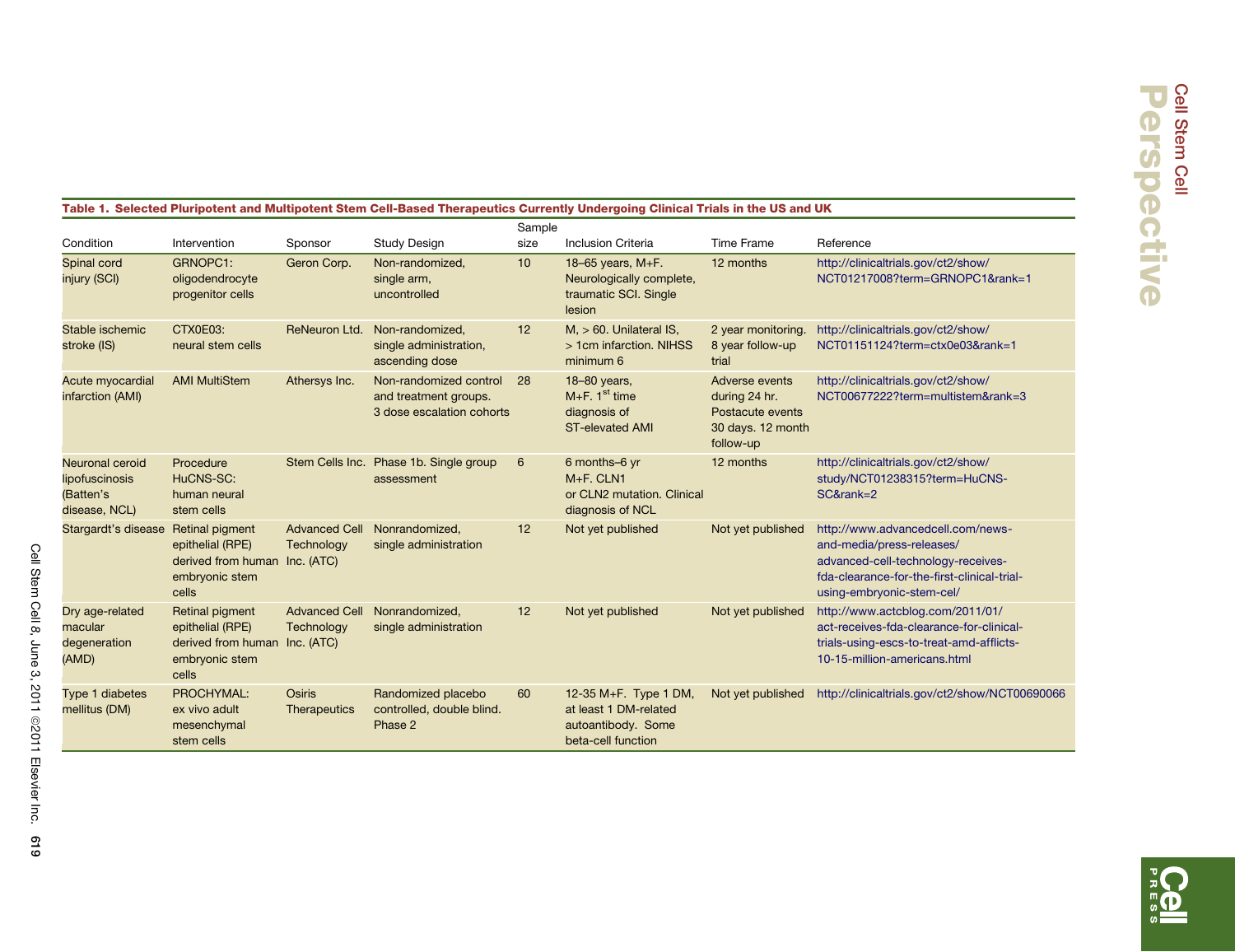hESCs; however, translation of iPSC research into therapeutics is still at an early stage (for reviews on this subject see [Nelson](#page-10-0) [et al., 2010; Nishikawa et al., 2008; Vitale et al., 2011](#page-10-0)).

As well as iPSCs, other types of adult stem cells, such as mesenchymal stem cells (MSCs), have been shown to differentiate in vitro into cell lines displaying osteogenic, chondrogenic, or adipogenic characteristics ([Prockop, 1997\)](#page-10-0). Moreover, they have an immunomodulatory effect on their direct environment ([Aggarwal and Pittenger, 2005\)](#page-9-0), and they are able to secrete cytokines that are able to initiate intrinsic tissue regenerative processes ([Caplan and Dennis, 2006](#page-9-0)). However, in contrast to iPSCs,MSCs are limited in their differentiation capacity. Nevertheless, due to their availability and potentially beneficial properties through either autologous or allogenic donation—MSCs have been in the spotlight for regenerative medicine for various indications. As of May  $5<sup>th</sup>$ , 2011, 168 studies have been registered at the U.S. NIH Clinical Trials registry ([http://clinicaltrials.gov/ct2/](http://clinicaltrials.gov/ct2/results?term=mesenchymal+stem+cells) [results?term=mesenchymal+stem+cells](http://clinicaltrials.gov/ct2/results?term=mesenchymal+stem+cells)) and 12 studies have been registered and uploaded onto the EU Clinical Trials Register (<https://www.clinicaltrialsregister.eu/ctr-search/>).

Clearly, stem cell-based therapies bring with them new safety challenges that cannot be addressed using standard analytical procedures developed for low-molecular-weight drugs or other biopharmaceuticals. A particular difficulty is the ability to monitor cell biodistribution, since once administered, the cells may be essentially indistinguishable from host cells. The ability to track the therapeutic cells is key to an objective assessment of risk with respect to inappropriate ectopic tissue formation or of tumorigencity. This is especially important where the cells are administered intravenously, rather than locally, since broad dissemination is likely to occur. The ability to determine the biodistribution of administered cells raises technical issues, as monitoring the fate of exogenous cells will require the development of novel technologies. Furthermore, the detection of misplaced cells may necessitate a mechanism for their removal, which again may not be technically feasible at present. Thus, there is a major need for technological advances in biomonitoring alongside the development of novel means for eliminating administered cells that become inappropriately located. Eliminating errant cells is likely to be a more challenging task and may involve incorporation of a ''self-destruct'' mechanism programmed into the cells to elicit apoptosis in response to a given stimulus.

A major concern with stem cell therapy is that of tumorigenic potential. The delivery of a cell with unlimited potential for renewal and the capacity to differentiate into any human cell type carries a burden of safety concern not associated with any other class of treatment. Whether these concerns are justified by solid research support is probably the most significant safety question that needs to be addressed at the current time. The finding that undifferentiated stem cells, introduced into immunocompromised animals, are capable of forming teratomas (tumors that are composed of a haphazard array of somatic cell types, sometimes arranged into tissues, and normally corresponding to all three germ layers) emphasizes the importance of addressing this issue. Furthermore, if the cells contain genetic abnormalities, these could potentially develop into teratocarcinomas ([Ben-David](#page-9-0) [and Benvenisty, 2011; Blum and Benvenisty, 2008\)](#page-9-0), which are tumors composed of a teratoma element together with persisting undifferentiated stem cells. These would be expected to be highly



Figure 1. Workflow for Stem Cell-Derived Therapeutic Development Genetic and phenotypic analysis must be a continuous process throughout product development, and differentiation status and biodistribution potential need to be tracked closely to ensure clinical effects are predictable and controllable.

malignant, like the corresponding testicular germ cell tumors that occur in young men.

Another evident safety issue that needs to be tackled by stem cell therapy providers is that of immunogenicity. Although there are reports of immune privilege of human embryonic stem cells [\(Drukker and Benvenisty, 2004\)](#page-9-0), any foreign cell introduced into a patient will be subject to immune surveillance ([Swijnenburg](#page-10-0) [et al., 2008](#page-10-0)). While site of administration and multiple dosing may impact host-induced immunogenicity, a further significant difference between animal and human studies is that immunosuppression can be used in animal studies but may not be medically acceptable or necessary in trials in patients.

In addition to establishing the efficacy of stem cell therapies, the successful implementation of novel cell-based treatments will rely heavily on our ability to resolve these important safety issues, at both the preclinical and the clinical stages. Every step in the process of developing stem cell therapies requires rigorous scrutiny, from the origin of the cells used through expansion, manipulation, and preclinical evaluation to eventual engraftment in the host ([Halme and Kessler, 2006; National Insti](#page-9-0)[tutes of Health, 2006\)](#page-9-0) (see Figure 1).

Importantly, the stem cell therapy field needs to interact at the level of therapy provider, safety scientist, and drug regulator in order to define the ''acceptable risk'' associated with a particular treatment and to set in place a framework for accurate assessment of that ''risk.'' In our increasingly risk-averse society it is easy to err on the side of caution, but it should be acknowledged that if the safety ''bar'' is set unreasonably high then the enormous potential and promise of revolutionary medical treatments may never be realized.

#### The Safety Issues: Preclinical Assessment

In order to minimize patient risk, each stage of the cell therapy production should be assessed for potential safety concerns, before introduction to a human subject. This evaluation includes the manufacturing process itself, as well as the characterization and formal safety assessment of the finished product.

### Manufacturing Consistency

A key area that must be addressed is the manufacturing process, i.e., the need for consistency of manufacture to ensure the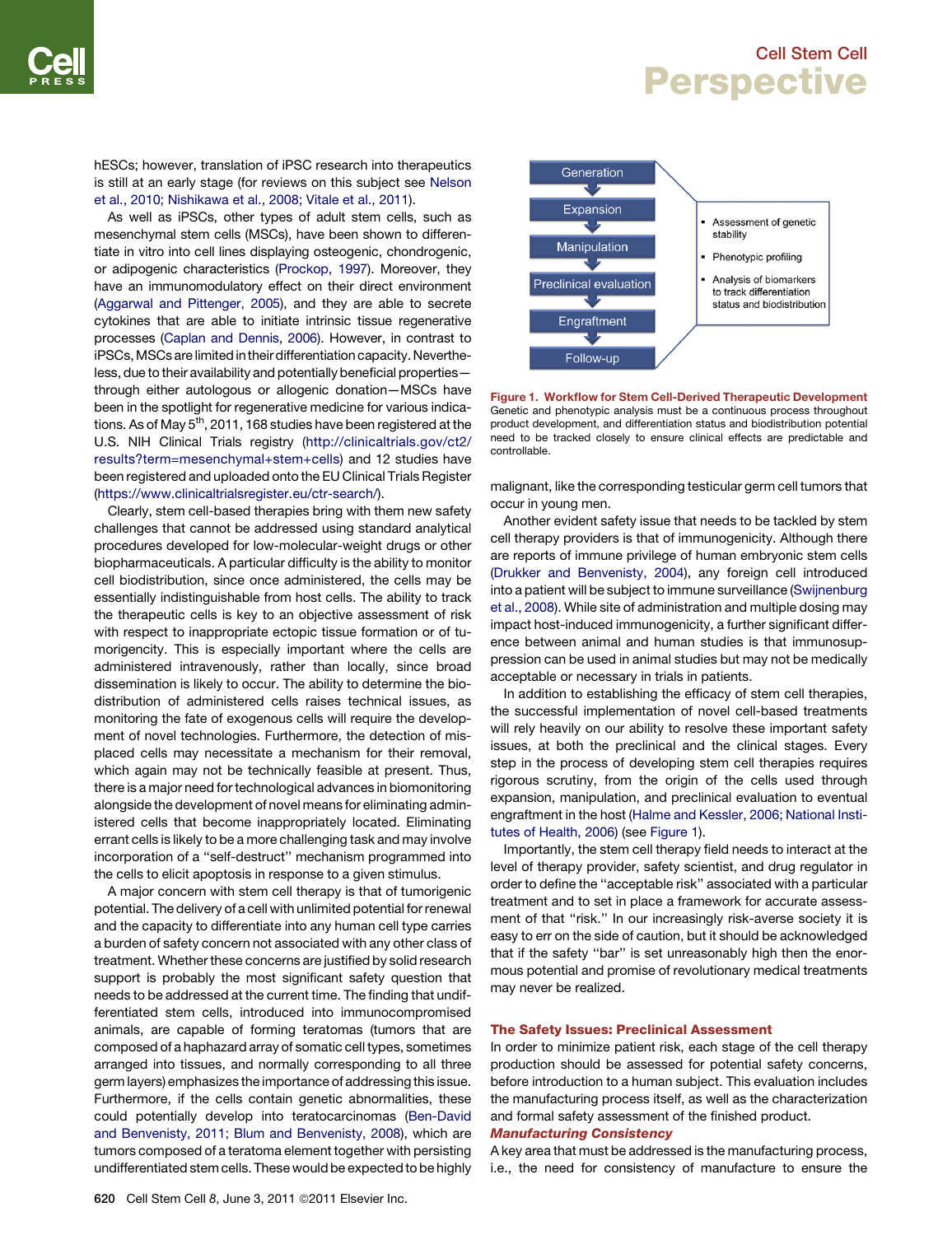reproducible quality of the product. When preparing cells in vitro for transplant, it is essential to ensure that the culture is fully defined and characterized, as the consequences of poor definition may be far reaching. The importance of this issue from a regulatory perspective was underlined by the temporary hold placed by the FDA on Geron's first-in-human trial of an ESCderived treatment for spinal cord injury (GRNOPC1) [\(Geron,](#page-9-0) [2009a](#page-9-0)). One of the concerns raised by the FDA—but subsequently allayed by the company—was surety that the manufactured cell product was fully characterized and that the mixtures of cells were predictable and free from contamination [\(Geron,](#page-9-0) [2009b\)](#page-9-0). Clearly, for new treatments targeting clinical conditions of a less serious nature, the level of stringency of product quality may be set even higher to avoid the administration of undifferentiated cell contaminants.

#### Genetic Stability

Most, if not all, cell types acquire chromosomal aberrations during expansion in culture. As chromosomal aberrations are a hallmark of human cancer ([Hanahan and Weinberg, 2011](#page-9-0)), it is very important to perform a detailed analysis of the genome prior to any cell-based treatment.

The inherent genetic instability of hESCs and iPSCs in culture has been demonstrated [\(Baker et al., 2007; Mayshar et al., 2010\)](#page-9-0), and evidence for the instability of adult stem cells in culture is also beginning to emerge ([Sareen et al., 2009; Ueyama et al.,](#page-10-0) [2011\)](#page-10-0). Consequently, not only gross karyotype but also detailed genetic profiling must be undertaken before engraftment into the host [\(Stephenson et al., 2010\)](#page-10-0). As somatic cells within the body are often seen with copy-number variations (CNVs), any minor aberration that occurs in culture will not necessarily prevent its clinical use. The functional significance of specific aberrations that tend to occur in stem cell cultures will need to be assessed in safety preclinical trials. Acceptable degrees of genetic change must be established by a thorough examination of subcellular architecture, including chromosomes, small CNVs, and even point mutations ([Gore et al., 2011; Laurent et al., 2011\)](#page-9-0). Cellsurface markers and expression of transcription factors, as well as proliferation capacity and differentiation propensity, should also be evaluated, as these parameters have been suggested to change during the acquisition of genetic alterations [\(Blum and Benvenisty, 2009\)](#page-9-0). Additionally, it is imperative to assess the heterogeneity of a culture, as the engraftment of undifferentiated or incorrectly differentiated cells may present a substantial tumorigenic or immunogenic risk to the recipient [\(Baker et al., 2007; Ben-David and Benvenisty, 2011; Fairchild,](#page-9-0) [2010\)](#page-9-0). As the passage number of a stem cell lines increases, so too does the potential for chromosomal aberrations to arise [\(Hovatta et al., 2010; Maitra et al., 2005\)](#page-9-0). Therefore, minimizing the culture time might be required in order to decrease the chance for in vitro genetic alterations.

### Dosing and Pharmacokinetics

It is clear that conventional preclinical absorption, distribution, metabolism, excretion, and toxicity (ADMET) studies cannot be directly applied to cell-based products where there is a requirement to track differentiation and migration in vivo. How therefore can a dosing regimen be meaningfully calculated and pharmacokinetics/pharmacodynamics (PK/PD) be assessed? Such strategies are normally heavily reliant on riskbenefit analyses, but it presents a major challenge to make this analysis when the risks are poorly understood and the benefits are at present unknown.

Dosing regimens are conventionally based on in vivo dose response curves, but this method is difficult to translate to cellbased therapeutics. In determining an appropriate posology, it will be important to consider both evidence from dose-determining studies (i.e., it is necessary to consider how to derive a human equivalent dose; in many cases, animal models of disease are rodents— therefore, how will we determine how to scale up doses?) and rationale (comprising scientific and clinical logic). Dose selection considerations need to include both what is maximally feasible in the species chosen and the relevance to the intended human therapeutic dose. Data derived from tests with syngeneic cells can be useful to establish the dosing principles but are unlikely to contribute much to quantitative considerations, which are an essential part of determining initial human doses. It is also important to consider the route of administration of a product, i.e., whether it is administered systemically or locally. For example, MSCs are seen to home to sites of injury but a large proportion will accumulate in the lungs if administered systemically ([Gao et al., 2001; Noort et al., 2002](#page-9-0)).

When selecting a relevant disease/injury model, it is important to understand both its attributes and limitations. When a welldeveloped animal model is available, evidence for robust proof-of-concept preclinical test results is valuable and informative, particularly if the targeted clinical indication requires administration of the stem cell-based product into a highly vulnerable anatomical site ([Fink, 2009\)](#page-9-0). A major issue for preclinical testing is the immunological relevance of testing human cells in an animal model. In certain circumstances, it may be possible to generate an analogous species-specific product, but this is not trivial and differences between the cells are likely to exist, which may limit the utility of this approach. Immunosuppression or immune-deficient animal models are likely to be employed, but this approach may mask immune-modulatory or immunotoxicological aspects of the cell-based therapy. Progress is being made with humanized mice but the clinical translatability of these studies is not yet clear.

Conventional toxicology and safety pharmacology studies rely on evaluating the effects of small molecules on normal physiological function (clinical observation, organ physiology, blood chemistry, and hematology) and histology of the organs. Often, the early studies supporting the first trials in humans are of short duration (up to 1 month). This timeframe is chosen based on known PK/PD and the location where the drug will eventually be eliminated from the system. For some stem cell therapies, a similar situation may be true and it would be possible to evaluate safety by adopting standard methods to determine effects on physiological function. However, for many cell-based therapies, the goal is to repair or replace damaged tissue specifically through engraftment. The potential lifetime exposure of a patient to a treatment the removal of which might not be feasible requires preclinical studies of significantly longer duration than are routine. Conventional histopathology is also problematic. Cell-based therapies will require new approaches in terms of cell localization and tracking and phenotype/genotype characterization. Furthermore, the potential chronology of tumor or teratoma formation will necessitate animal studies of substantially longer duration before starting trials in human subjects.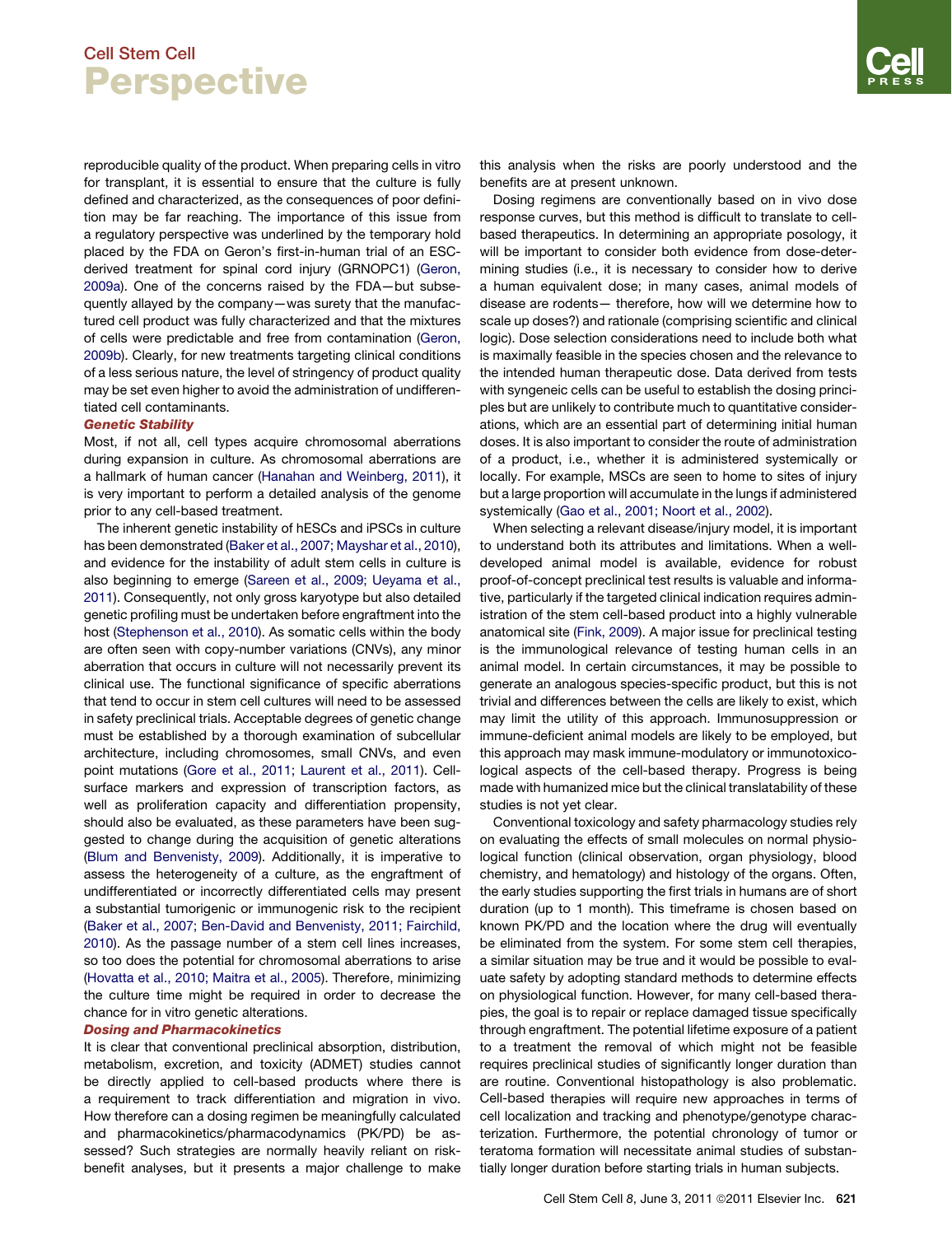### Biodistribution

The design of biodistribution studies conducted in animals must include a consideration of multiple factors: the methods applied to cellular detection and their sensitivity, the numbers of individual animals to be used, whether both sexes must be used, or whether a single sex can be considered adequate, whether a single species is adequate, and the appropriateness of the route of administration. Where systemic biodistribution of the product is likely, use of the intravenous route, in addition to the intended human route of administration, should be considered. In some instances, it will be feasible to conduct studies in animals with a condition resembling the human disease, either induced experimentally or using a strain with a genetic abnormality. However, in many instances it will be the case that human disease models do not exist: it is conceivable that distribution may be different between a diseased and nondiseased state and the relevance of any findings would need to be considered. Where the therapeutic use is in relation to surgery, it may be that small animals are not suitable and larger animals such as sheep or pigs may be required. Generally, the intended human cellular product should be used in these studies; however, doing so may require the use of immune-suppressed or immune-compromised animals. The immune system could in turn play a role in modulating cellular distribution in a patient, complicating the significance of any findings obtained in an immunodeficient animal model.

Biodistribution is a complex issue that relates to cell localization and migration as well as survival and differentiation status. At present, there is no single satisfactory method of tracking the fate of cells in vivo, and limitations of biodistribution assays arise in terms of sensitivity and limits of detection. In fact, is it important or even practically possible to track the fate of every cell over time? One method to do this is through the use of reporter probe imaging, as discussed by [Sallam and Wu](#page-10-0) [\(2010\).](#page-10-0) The use of model cells that have been modified to allow reporter-based tracking as a surrogate for the therapeutic product raises two issues. First, if the modified cell was being used only for the determination of distribution potential, has the addition of the reporter gene altered the function of the cell? (That is, how does it relate to the clinical product?) Second, if the clinical product itself contains the reporter construct, does the insertion of a transgene into a stem cell line mean that the stem cell product would have to meet the regulatory criteria for genetically modified organisms, as well as for cell-based therapies? Clearly, consensus needs to be reached regarding sensitivity of biodistribution assays and the characterization of extraneous phenotypes. The discovery of a small number of undifferentiated cells in the product, or a small number of cells migrating to ectopic locations, could lead to an assumption of risk that may not be functionally present and could halt the development of an otherwise efficacious product.

Attempts may be made to limit a risk of migration of stem cells from the target location, for example through the development of stem cell therapies using devices that are implanted in the target organ and constrain the stem cell product in this area. The encapsulation of the stem cell product would enable its future removal and prevent it from spreading in the patient's body; however, it is limited to the treatment of specific diseases, such as diabetes, in which the encapsulation would not diminish the functionality of the product and thus would not jeopardize its efficiency [\(Krishna et al., 2007](#page-9-0)).

The issues related to biodistribution should not be underestimated, but equally should not be considered insurmountable. There are emerging technologies in the fields of whole animal and tissue imaging, cellular biomarkers of phenotypic differentiation, and genetically modified tagging of cells that, if successful, will allow the monitoring of cell-based therapies. These approaches may offer further methods to address safety concerns related to biodistribution, and are further discussed in the safety assays section later in this article.

#### Immunogenicity and Immunotoxicity

Immunogenicity and immunotoxicity are potentially greater threats to recipients of cellular products than for conventional medicines, similar to transplantation therapies. Although the development of iPSCs holds promise for reducing this risk, the recent finding by Zhao and colleagues that in mouse iPSCs can induce a T cell-dependent immune response in syngeneic recipients [\(Zhao et al., 2011\)](#page-10-0) shows that caution is warranted where these cells are used as the starting material. Immunotoxicity of the clinical product is difficult to assess as studies are typically run in immune-compromised or -suppressed animals. An alternative is to generate a species-specific homolog that may provide supportive data on the risk of immunotoxicity. A second issue is the potential that a human patient may generate an immune response to an administered product (immunogenicity). [Okamura et al. \(2007\)](#page-10-0) attempted to reduce the risk of immunogenicity for their product by using in vitro assessments such as NK cell assays, serum cytotoxicity assays, mixed lymphocyte assays, FACS analysis of cell-surface expression, and cytokine assay. However, there needs to be some standardization of such assays and appropriate controls are required, particularly when looking for a negative result. Immunogenicity may be influenced by multiple factors including the site of administration (potential sites of immune privilege e.g., the eye), the maturation status of the cells, the number of doses, the immunological basis of the disease, and an aging immune system. Nonclinical studies with the clinical product may give rise to a xenogeneic response that may have little relevance to the clinical situation where there is a multidose arm.

The effect of a primed immune environment must be considered when multiple dosing is indicated; however, this concern may be more relevant for MSC-based products than for ES/ iPS-derived cells. Moreover, the timeframe for immunogenicity assessment has to be of long duration, potentially up to the lifetime of a relevant animal model. The product must also be assessed in its final composition and in the absence of any manufacturing materials such as a scaffold, unless such material is part of the therapy. Due consideration must also be given to the possibility of secondary pharmacology, such as off-target effects resulting from the secretion of bioactive compounds from the graft. Similarly, safety pharmacology issues may result from physiological impairment of organ function due to migration of cells to an unwanted site.

#### **Tumorigenicity**

The capacity to form teratomas in immunocompromised animals is a characteristic of pluripotent stem cells [\(Ben-David and Ben](#page-9-0)[venisty, 2011; Blum and Benvenisty, 2007\)](#page-9-0). A donor-derived brain tumor following neural stem cell transplantation was also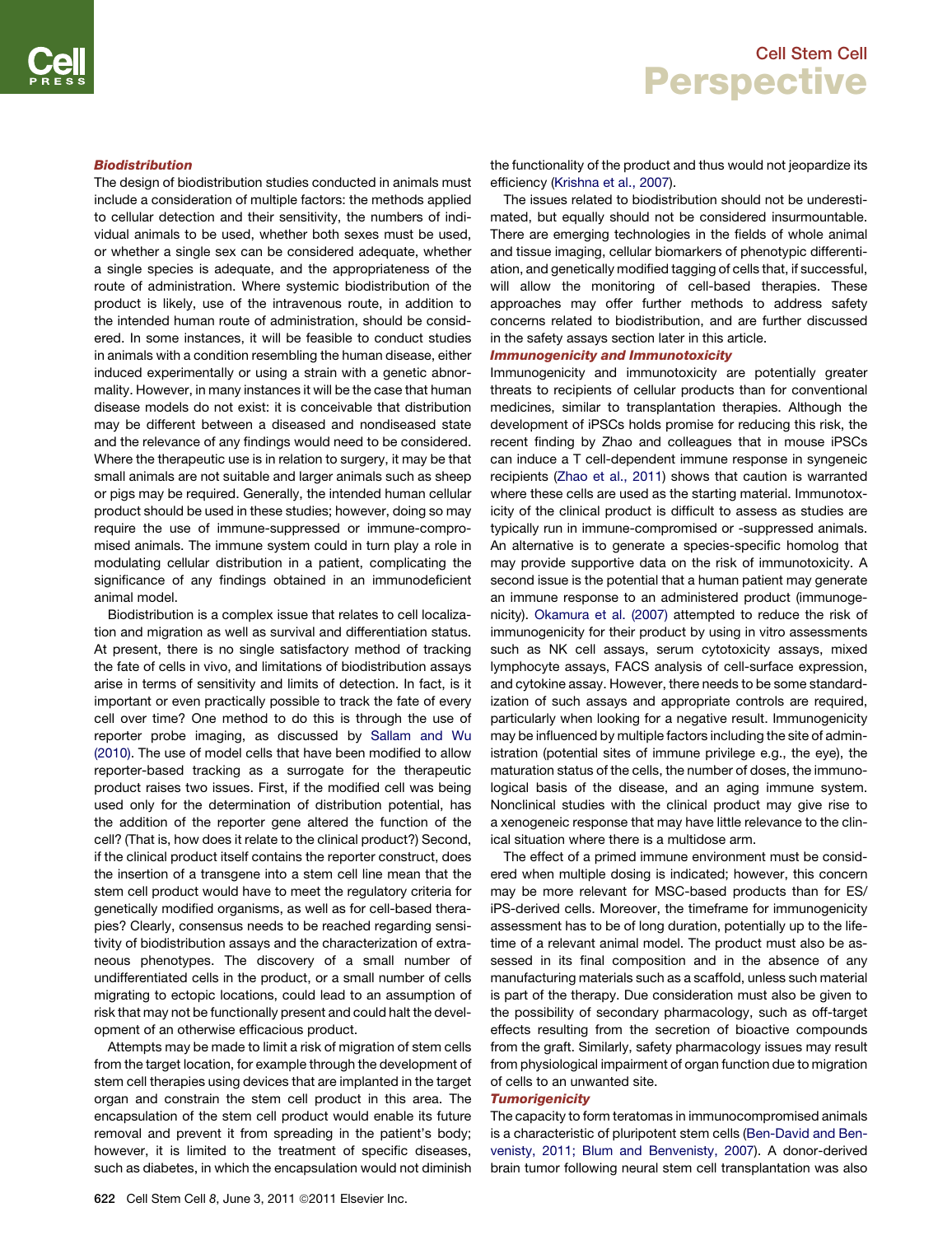

#### Figure 2. Three Classes of Tumors Could Be Envisaged Arising from ESCs and Their Derivatives

Initially, pluripotent stem cells produce ''teratomas,'' which comprise a haphazard array of somatic cell types, sometimes arranged into tissues, and corresponding to all three germ layers. These tumors are typically regarded as benign. However, if undifferentiated stem cells are present in the tumor, then the tumor is regarded as a teratocarcinoma and would most likely be malignant. A third type of tumor that could arise would be one formed from the differentiated cells themselves. Such a ''secondary'' tumor would not have characteristics of teratomas or teratocarcinomas but would be most likely akin to tumors that arise from corresponding tissues in a person or animal.

reported in the literature [\(Amariglio et al., 2009\)](#page-9-0). However, it is not yet possible to quantify the tumor risk associated with the introduction of stem cells and stem cell-derived products in vivo. Where that risk exists, the type of tumor must be considered, as well as how susceptible the tumor may be to therapeutic intervention. All these factors contribute to assessing acceptable risk, as tumorigenicity must be assessed on a case-by-case basis, dependent on the intended therapeutic indication and the recipient's prognosis.

Although most attention has focused on the dangers of teratoma or teratocarcinoma development compromising the use of pluripotent cell derivatives for regenerative medicine, it should be remembered that it is unlikely that undifferentiated cells will themselves be deliberately used for transplantation. Thus the risk posed by these cells is the potential for their contamination of the preparation of differentiated cells for transplantation. This risk will be ameliorated by developing appropriate purification protocols and the means for monitoring contamination. However, rather more insidious is the possibility that adult stem cells or stem cell-derived differentiated cells themselves may be tumorigenic, perhaps due to mutations acquired during culture of the parent stem cell. These issues are summarized in Figure 2.

The combination of interspecies differences in tumor development between rodents and humans ([Anisimov et al., 2005](#page-9-0)) and the immunodeficient status of mice used for xenograft models compromises the translatability of some tumorigenic risks from animals to man. Ultimately, a collaborative effort between academia and industry may be the most fruitful approach to define markers of tumorigenicity. To this end, access to legacy data on primary hazard identification from studies that were halted during preclinical testing would greatly assist the risk:benefit analysis for stem cell-based therapies.

### The Safety Issues: Clinical assessment

The seminal first-in-human safety trials of stem cell-derived products to treat spinal injury ([Mayor, 2010\)](#page-10-0) and ischemic stroke [\(Wise, 2010](#page-10-0)) have had a major impact in this field. Preclinical tests have been conducted on nude and SCID mice, which have severely compromised immune systems, but it is unclear how this model might compare to a human patient and how the condition of the patient (age, disease, nutrition, gender, medication, etc.) might affect the efficacy of the introduced cells. Once the cells have been successfully engrafted, the most appropriate method of assessing cell migration and biodistribution must be employed, and this may be, as discussed previously, through the employment of validated markers and new technologies such as imaging.

Obviously, the basic risks of the trial and the therapy must be assessed, both to patients and to donors (see earlier immune section), although the net clinical benefit of the product will evolve through its development life cycle. Due consideration must be given to timeframes for clinical evaluation and latency, based on data from animal models, as well as consideration for the disease status of the recipient. Nevertheless, there is a lack of data to support the long-term safety of stem cell transplantation, and also it is unclear exactly how clinically manageable cell-based adverse events may be. It will therefore be beneficial to establish a registry to centralize records of donors and recipients.

Finally, an option that should be considered as a fail-safe mechanism for halting therapy postadministration is through the deployment of a ''suicide gene''—a genetic antidote that could be activated in vivo to ablate all grafted cells, or to select out all undifferentiated cells. This may take the form of an apoptosis-regulating gene that could be directed to a safeharbor genomic location, as has recently been proposed in iPSC-based therapies [\(Papapetrou et al., 2011](#page-10-0)), although such genetic modification could potentially alter the characteristics of the cells. While iPSC-based therapies may be inherently "safer," since they can be derived from the same patient, the fact that they have been removed from the host, manipulated to dedifferentiate or transdifferentiate, often with genetic manipulation, as well as the important emerging evidence of the retention of the epigenetic status of their former cell type [\(Kim et al.,](#page-9-0) [2010; Polo et al., 2010](#page-9-0)), brings the possibility that they also create adverse effects that would warrant a means for halting therapy.

### Current Assays for Stem Cell Therapy Safety Assessment

A stem cell therapeutic may contain multiple cell types, depending on the source of the cells, the purification process, and the nature of the differentiation process employed. The most obvious safety risk of such differentiated cultures would be residual undifferentiated cells that might be tumorigenic ([Anisi](#page-9-0)[mov et al., 2010; Ben-David and Benvenisty, 2011](#page-9-0)). Engraftment of undesired, fully differentiated cell types into an ectopic tissue might also have detrimental effects. The purity of the differentiated cells can be fully characterized by evaluating various markers of undifferentiated cells (such as TRA-1-60), markers of the specific cell type of interest, and markers of undesired cell types of the same/other lineages. The evaluation of such markers can be achieved using a quantitative polymerase chain reaction assay (qPCR), flow cytometry, and immunohistochemistry, and a combination of these methods might provide detailed knowledge of the purity of the culture ([Adewumi et al., 2007;](#page-9-0)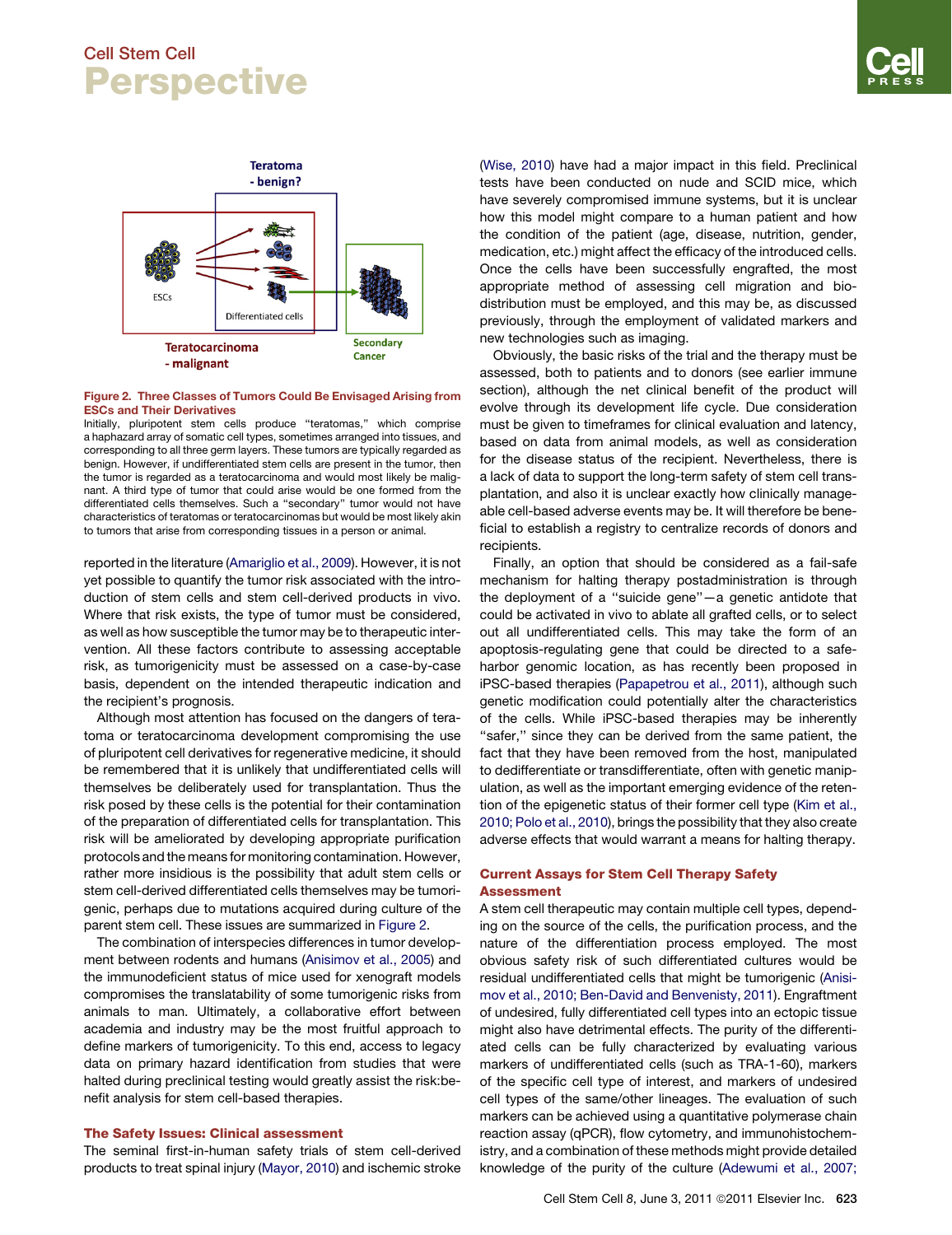[Lavon et al., 2004; Noaksson et al., 2005](#page-9-0)). In addition, detailed clonogenic assays, such as soft agar colony formation assay ([Hamburger, 1987\)](#page-9-0) in the case of pluripotent stem cells and neurosphere formation assay [\(Reynolds and Weiss, 1992](#page-10-0)) in the case of neural stem cells, provide the most direct method to assess the existence of functional stem cells in a population. Knowledge of cell purity is crucial, since a mixed cell population might be beneficial for the pharmacodynamic effect (for example, mesenchymal stem cells have been suggested to support the engraftment of other cell types [\(Cristofanilli et al.,](#page-9-0) [2011](#page-9-0)), but residual undifferentiated cells may contribute to the safety risk, as mentioned above).

Genetic changes in culture must also be evaluated in order to determine the safety of the therapy. Cells in culture, and stem cells in particular, accumulate chromosomal aberrations, especially at high passage numbers ([Baker et al., 2007; Mayshar](#page-9-0) [et al., 2010\)](#page-9-0). These chromosomal abnormalities must be fully characterized and risk assessed before exposure to a patient. Analysis of karyotypic changes at passage numbers corresponding to those found in the product would help to assess safety. Furthermore, where transgenes are used in a product, the possibility of insertional mutagenesis, and therefore a cancer risk, must be studied. In addition, as recent studies have demonstrated that subkaryotypic changes, and even point mutations in coding regions, might arise in stem cell cultures [\(Gore et al.,](#page-9-0) [2011; Hussein et al., 2011; Laurent et al., 2011\)](#page-9-0), more accurate and expensive methods for the evaluation of the genomic integrity—such as array comparative genomic hybridization (aCGH) and single-nucleotide polymorphism array (SNP array)—might also be required.

With regard to animal testing of stem cell products, analysis is limited by the lifespan of the animal, compared with the lifespan of a human patient, and longer follow-up studies are likely to be required for early human stem cell trials as compared to conventional medicines. Such studies in animals would consist of histology, imaging and behavioral studies, and monitoring of the interaction of the product with surrounding tissues. Furthermore, testing of the product may be carried out at passage numbers beyond routine use, to ensure the product remains safe, particularly with regards to tumor formation and immunogenicity. Care should be taken with the use of passage numbers far in excess of the therapy product as these may carry altered genetic and phenotypic characteristics that are not clinically relevant.

Another potential safety issue is that of migration of cells from the graft. Cells can be tracked using several different methods, such as genetic labeling, immunohistochemistry, and bioluminescence techniques. An important issue to consider in this regard is the level of sensitivity, and methodological challenges can increase when a large animal model is required. GFP-labeled cells can be administered to an animal model and the migration to organs other than the intended target can be monitored using qPCR and histology ([Xiong et al., 2010](#page-10-0)), although GFP labeling can potentially alter cellular characteristics. Alternatively, the cells can be incubated with a labeled perfluorocarbon nanoemulsion before exposure of animals ([Hertlein et al., 2011](#page-9-0)), to act as a contrast agent for tracing them using nuclear magnetic resonance (NMR) of organs or magnetic resonance imaging (MRI) scans of either the whole animal or fixed slices of tissue. Cells can also be tracked using immunohistochemistry and bioluminescence techniques. Of course, administering human cells to an animal model makes analysis of biodistribution and migration very easy to monitor ([Ellis et al., 2010\)](#page-9-0). However, it becomes more complicated to analyze biodistribution of human cells in a human host. If the cells in the stem cell therapeutic are adequately characterized, the HLA type should be known and the host and graft cells can be discriminated based on immunological characteristics, assuming that imaging technology has sufficient resolution in human subjects.

Another relevant issue is that preclinical testing of products designated for closed compartments such as the brain and CNS has involved the maximum number of cells that can physically fit in the available tissue space, and clinical trial design has involved an extrapolation of this cell number based on the physiological difference between the preclinical species and humans [\(Redmond et al., 2007](#page-10-0)). Therefore, techniques to evaluate the safety of cell-based therapies at the critical stage of transition from preclinical to clinical trials ought to be developed and standardized.

Notwithstanding these important preclinical safety assessment issues, there are also concerns at the clinical trial phase surrounding lack of blinding or placebos, although for some disease areas, there may need to be new thinking due to the ethical issues associated with use of placebo cells. There are also possible issues regarding the effects of concomitant surgery and/or medication. These require further discussion and recommendations, which exceed the scope of this article.

#### Regulation of Stem Cell Therapeutics

The new era of stem cell-based therapies brings new challenges to drug regulators as well as to safety assessment scientists. In order to avoid regulatory inconsistencies, which could compromise the translation of novel therapies into clinical usage, it is essential that a dialog between regulators and therapy providers be initiated at an early stage. This approach would allow the identification of potential safety issues and define the expectation of regulators with respect to risk assessment.

An earlier review in 2006 attempted to apply the current FDA guidelines for biologics and cell-and-tissue products to emerging stem cell therapeutics [\(Halme and Kessler, 2006](#page-9-0)). As well as covering some of the issues discussed in this review, the authors made recommendations for reducing risk to the recipient from the graft itself, by screening for potentially harmful or problematic genetic conditions in the donor cells, and by adequate characterization of the product, particularly since clonal expansion in vitro may require the use of animal sera or animal feeder cells. In addition, [Figure 3](#page-7-0) shows a diagrammatic representation of an interim regulatory route map from the UK perspective.

Regulatory experience is rather limited, particularly where product failure is concerned. Preclinical failures are not brought to the attention of the regulatory agencies, and as such the regulators have only limited knowledge of the preclinical issues with product development. Data-sharing consortia may go some way to addressing these knowledge gaps. Clearly, proof-of-concept is more important at early stages of development than mechanistic data, but a mechanism is reassuring from a regulatory standpoint.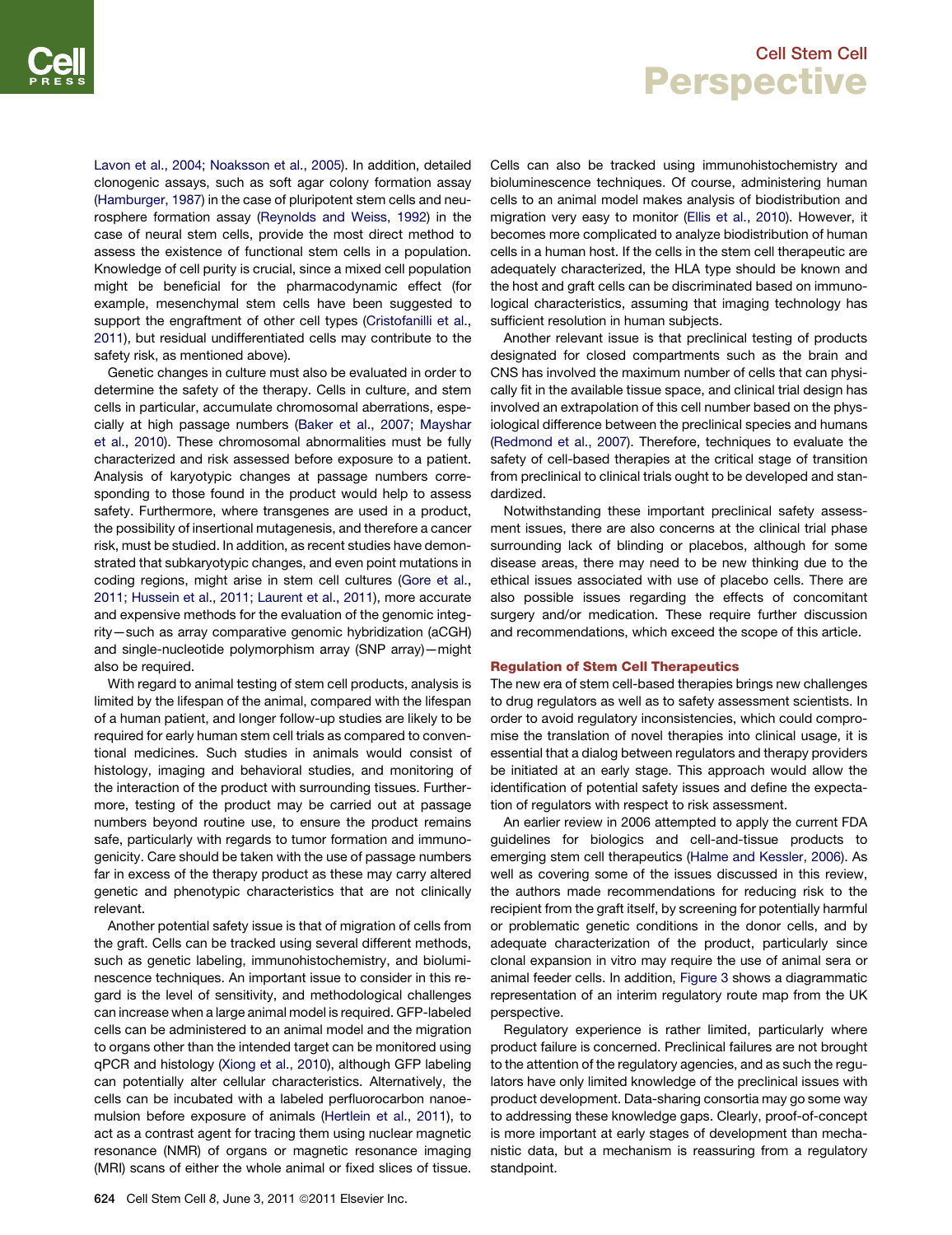<span id="page-7-0"></span>

#### Figure 3. Illustrative UK Regulatory Route Map for Stem Cell Research and Manufacture

The UK Medicines and Healthcare Products Agency (MHRA) participated in the production of this regulatory route map for stem cell research and manufacture, which has been developed by the Department of Health (DoH) with the support of regulatory bodies and the Gene Therapy Advisory Committee (GTAC). This *interim* UK regulatory route map is intended to be a reference tool for those who wish to develop a program of stem cell research and manufacture ultimately leading to clinical application. A web tool to apply this in practice, using a decision-tree approach, is available at [http://www.sc-toolkit.ac.uk/home.cfm.](http://www.sc-toolkit.ac.uk/home.cfm) Other abbreviations: HTA, human tissue authority; NHS, National Health Service; GLP, Good Laboratory Practice; GMP, Good Manufacturing Practice; R&D, Research and Development; HFEA, The Human Fertilisation and Embryology Authority; REC, Research Ethics Committee; ATMP, Advanced Therapy Medicinal Products; EMEA, European Medicines Agency; EudraCT, a database of all clinical trials commencing in the European Union from May 1, 2004 onward. (See [http://www.](http://www.mhra.gov.uk/Howweregulate/Medicines/Medicinesregulatorynews/CON041337) [mhra.gov.uk/Howweregulate/Medicines/Medicinesregulatorynews/CON041337](http://www.mhra.gov.uk/Howweregulate/Medicines/Medicinesregulatorynews/CON041337).)

It may be instructive in this context to outline the remit of The European Medicines Agency (EMA) Committee for Advanced Therapies (CAT), which was set up in 2008 to regulate new therapies such as cell-based therapies and is made up of European regulators, academics, clinicians, companies, and patient societies. As a multidisciplinary committee, the CAT is designed to cover a wide range of aspects of all advanced therapies, including stem-cell based therapies. Any new therapies are authorized centrally, but the decision as to whether a member state actually permits the use of the therapy is made at a national level (e.g., Germany, in which treatment with medicinal products containing embryonic stem cells is not permitted). Understanding and learning from this type of approach may be valuable in deciding how to address the issue of stem cell regulation.

#### Regulatory Safety Requirements for Stem Cell **Therapeutics**

For stem cell therapies, a regulatory approach based on conventional pharmaceutical products is not appropriate. Licensing decisions are made on a case-by-case basis, using a risk-benefit approach. Ultimately, in terms of safety, there is no distinction between small-molecule and cell-based therapies—they all need to meet acceptable standards of quality, safety, and efficacy before they can be widely used. Obviously, a stem cell product must be produced under Good Manufacturing Practice, with operations fully characterized and records and standard operating procedures in place. The product must also be adequately characterized. Knowledge of the purity of the product must be known, since extraneous phenotypes may either influence efficacy or contribute a significant safety risk. Any chromosomal abnormalities must be well characterized, in case there is a risk of contributing to tumor formation.While animal data should be supplied, where appropriate and informative, nonhuman primates should be used only if they are the best model.

The general consensus of regulatory agencies with regard to tracking biodistribution is to favor pragmatism as opposed to exhaustive analysis. For example, MRI and 3D imaging generates a huge amount of data, which can be difficult to interpret without good bioinformatics and systems analysis. Regulators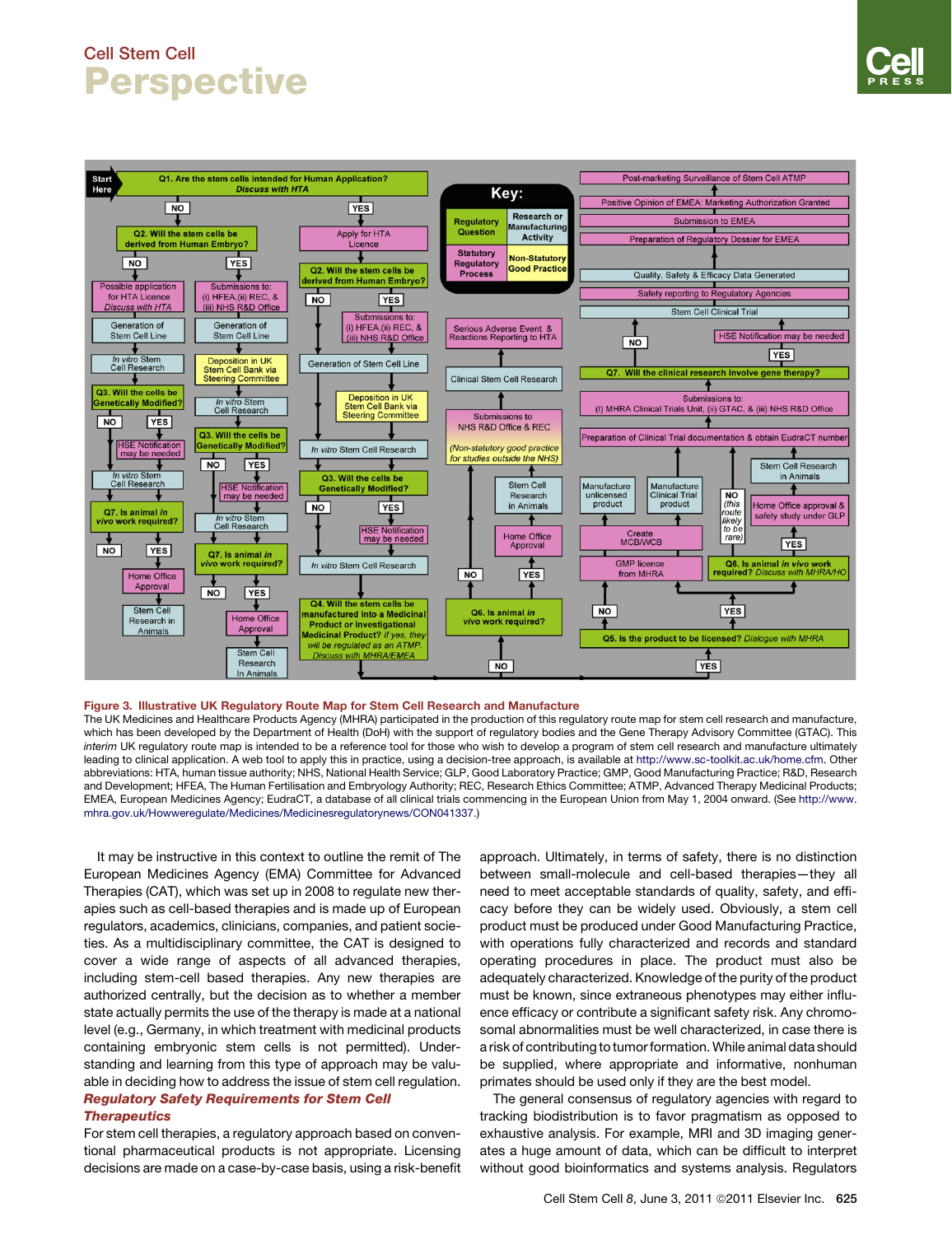require that safety consideration is part of the manufacturing process as a whole. If the manufacturing process is changed to account for an issue with safety, the product must be proven to remain safe and efficacious.

Dose-escalation studies are difficult to carry out using cellbased therapeutics, but there must be a clear evidence-based rationale underlying choice of dose in clinical trials. To some extent, the strategy will depend on the product. The risks associated with the procedure to administer a cell-based therapeutic must be fully understood, i.e., the route of application, duration of exposure if this is not indefinite, and need for repeat applications. Furthermore, any device used for implantation needs to be approved for use in patients.

After characterization in animal studies and allometric scaling to human requirements, it is acknowledged that formal doseescalation studies in humans might not always be feasible, although the bespoke nature of different cell-based therapies suggests that this may not always be the case. Lessons may be learned from the approaches used in the biologics/antibody world. If such studies are required, then they would be for the purposes of both tolerability and efficacy with the appropriate indices and biomarkers.

#### Regulatory Support

Communication is a key cornerstone of regulatory support. We particularly highlight the importance of establishing a dialog with the International Conference on Harmonisation of Technical Requirements for Registration of Pharmaceuticals for Human Use (ICH), as well as improving communications with health authorities. In particular, improved collaborations between production and preclinical testing specialists, to ensure comparability of product or adequate testing where a product changes, may help streamline safety evaluations.

Increasingly, there are examples of industry and regulatory collaborations and consortia, such as the European Innovative Medicines Initiative (IMI), that adopt a precompetitive datasharing approach to facilitate development of new safety evaluation methods. Nevertheless, only positive examples are taken forward into clinical development, meaning that the examples that fail are not publicized and information is not shared with others. Early interaction between regulatory agencies, therapy developers, and drug safety scientists is important in this evolving field, since clear regulatory guidelines help in planning product development. Precompetitive data-sharing approaches can involve the use of third-party organizations that act as a central and anonymous repository for storage and analysis of data, before sharing with the consortia members. Furthermore, discussions with regulators can assist companies working on individual development programs. As a corollary, companies that have been through the regulatory process before may have an insight into current regulatory requirements, and sharing of this type of information could also form an industry precompetitive approach.

### Proposals

To expedite the advancement of the field of safety assessment of stem cell therapeutics, we would submit the following proposals:

• Collaborations between industry, academia, and regulatory authorities should be undertaken at every opportunity, using current centers of excellence, leading to the establishment of cross-institution expert cell-based therapy safety groups.

- Consortia that adopt a precompetitive data-sharing approach to facilitate development of new safety evaluation methods should be encouraged. Although data sharing can be challenging in practice, there are already emerging examples, such as through the IMI strategy described above.
- A centralized registry of donors and recipients should be established in order to best manage adverse events.
- **Efforts need to be made to educate the public and media** on the benefits and risks of stem cell-based therapies, and to explain issues rationally. This type of approach is key for articulating the notion of ''acceptable risk'' for a novel therapy.
- Research efforts that prioritize the following areas should be facilitated:
	- 1. Model systems. Research is required into the establishment of relevant animal models to improve preclinical testing. The development and inclusion of positive and negative control cell lines, for efficacy and/or toxicity, wherever possible, would add value to animal data.
	- 2. Safety and efficacy biomarkers. There is an immediate and pressing need to establish appropriate biomarkers for each stage of the development process. There is also a need for funding of research into markers of cell function, differentiation, and migration in vivo.
	- 3. Immunogenicity/Immunotoxicity. The risk of immunotoxicity is poorly characterized at present, largely due to a paucity of appropriate preclinical models, and further research is necessary to elucidate the interactions of grafted cells with the host immune system.
	- 4. Tumorogenicity. Tumorigenesis is also of great concern, and we suggest that research into the possibility of employing ''stop methods'' would be of great value as a means of ablating all grafted cells. In addition, marker panels for tumorigenic risk both pre- and postengraftment would be highly informative.

In summary, it is not clear whether the state of our understanding is sufficient to appraise the safety of these therapies in a comprehensive manner, and we therefore require further sensitive and robust approaches in bioanalysis to monitor them. At a broader level, it is also important to raise the question of whether we are setting a higher bar for the clinical implementation of stem cell-derived therapeutics than we currently apply for other types of cellular therapy. There is a danger that if perfection is a prerequisite for beginning, then we will never begin. Ultimately, while stem cell therapy is an area of rapid advancement, the science of stem cell safety assessment must also evolve, not to hinder progress, but to support, guide, and expedite patient treatment. The development of such technology is necessary to ensure that we can proceed with appropriate safeguards in place and allow that stem cell-based therapeutic approaches develop in a way that benefits society overall.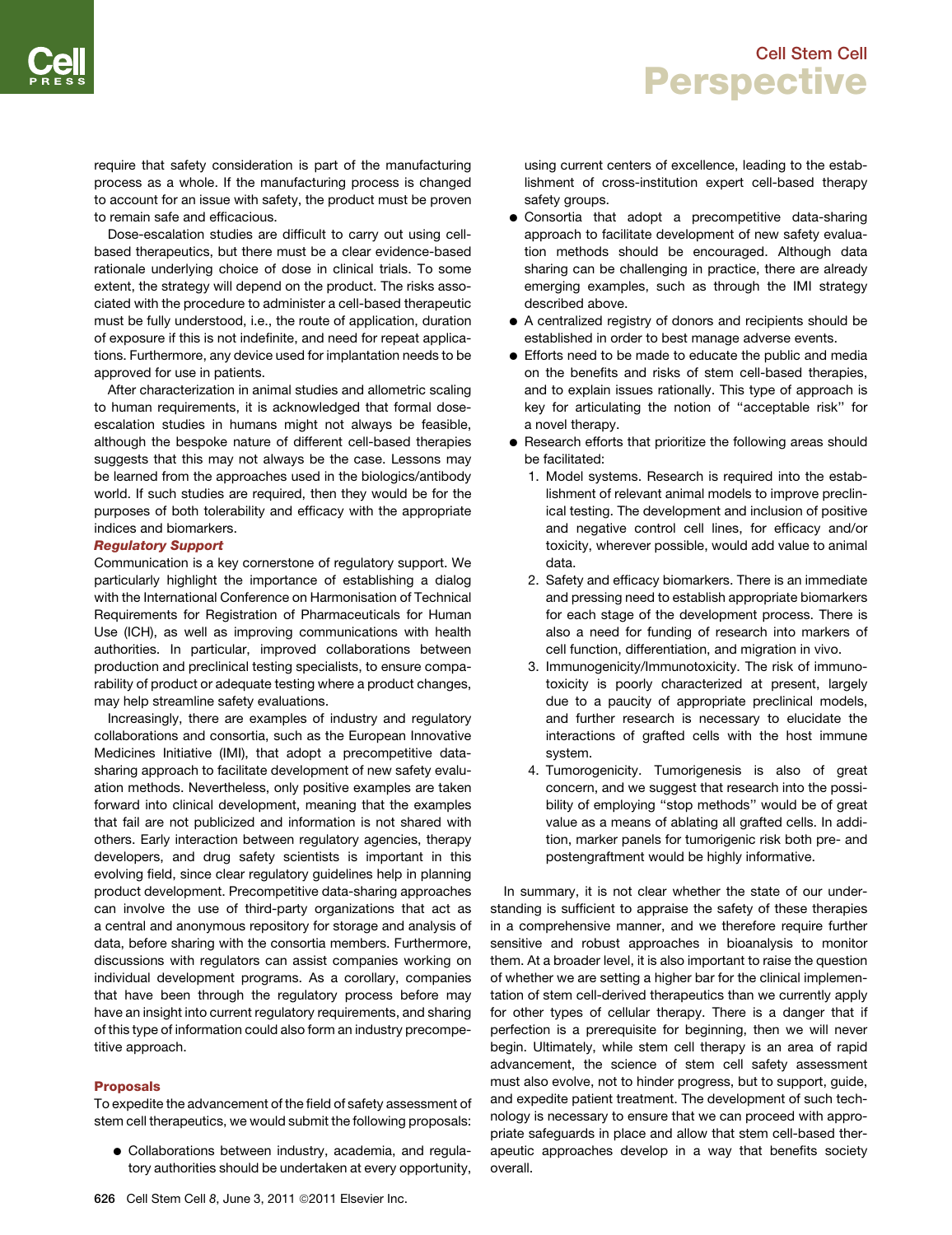<span id="page-9-0"></span>C.E.P.G., R.E., N.F., N.A.H., L.K., N.R.K., H.L., and B.K.P. would like to thank the Medical Research Council (MRC); Frank Bonner, Ernie Harpur, and Rebecca Lumsden at Stem Cells for Safer Medicines; and The Association of British Pharmaceutical Companies (ABPI). C.E.P.G and R.E. thank Gillian Wallace and acknowledge the support of Life Technologies. N.H. acknowledges the support of The Wellcome Trust and The National Institute for Health Research. Peter Andrews wishes to thank the MRC and Yorkshire Cancer Research (YCR). An Industry-Academic-Regulator workshop that was held in Liverpool, UK, on Nov. 24, 2010, formed the initiative for the development of this manuscript.

#### **REFERENCES**

Aggarwal, S., and Pittenger, M.F. (2005). Human mesenchymal stem cells modulate allogeneic immune cell responses. Blood *105*, 1815–1822.

Amariglio, N., Hirshberg, A., Scheithauer, B.W., Cohen, Y., Loewenthal, R., Trakhtenbrot, L., Paz, N., Koren-Michowitz, M., Waldman, D., Leider-Trejo, L., et al. (2009). Donor-derived brain tumor following neural stem cell transplantation in an ataxia telangiectasia patient. PLoS Med. *6*, e1000029.

Anisimov, V.N., Ukraintseva, S.V., and Yashin, A.I. (2005). Cancer in rodents: does it tell us about cancer in humans? Nat. Rev. Cancer *5*, 807–819.

Anisimov, S.V., Morizane, A., and Correia, A.S. (2010). Risks and mechanisms of oncological disease following stem cell transplantation. Stem Cell Rev. *6*, 411–424.

Baker, D.E., Harrison, N.J., Maltby, E., Smith, K., Moore, H.D., Shaw, P.J., Heath, P.R., Holden, H., and Andrews, P.W. (2007). Adaptation to culture of human embryonic stem cells and oncogenesis in vivo. Nat. Biotechnol. *25*, 207–215.

Baxter, M.A., Rowe, C., Alder, J., Harrison, S., Hanley, K.P., Park, B.K., Kitteringham, N.R., Goldring, C.E., and Hanley, N.A. (2010). Generating hepatic cell lineages from pluripotent stem cells for drug toxicity screening. Stem Cell Res. (Amst.) *5*, 4–22.

Ben-David, U., and Benvenisty, N. (2011). The tumorigenicity of human embryonic and induced pluripotent stem cells. Nat. Rev. Cancer *11*, 268–277.

Bone, H.K., Nelson, A.S., Goldring, C.E., Tosh, D., and Welham, M.J. (2011). A novel chemically directed route for the generation of definitive endoderm from human embryonic stem cells based on inhibition of GSK-3. J. Cell Sci., in press.

Blum, B., and Benvenisty, N. (2007). Clonal analysis of human embryonic stem cell differentiation into teratomas. Stem Cells *25*, 1924–1930.

Blum, B., and Benvenisty, N. (2008). The tumorigenicity of human embryonic stem cells. Adv. Cancer Res. *100*, 133–158.

Blum, B., and Benvenisty, N. (2009). The tumorigenicity of diploid and aneuploid human pluripotent stem cells. Cell Cycle *8*, 3822–3830.

Cai, J., Zhao, Y., Liu, Y., Ye, F., Song, Z., Qin, H., Meng, S., Chen, Y., Zhou, R., Song, X., et al. (2007). Directed differentiation of human embryonic stem cells into functional hepatic cells. Hepatology *45*, 1229–1239.

Caplan, A.I., and Dennis, J.E. (2006). Mesenchymal stem cells as trophic mediators. J. Cell. Biochem. *98*, 1076–1084.

Cristofanilli, M., Harris, V.K., Zigelbaum, A., Goossens, A.M., Lu, A., Rosenthal, H., and Sadiq, S.A. (2011). Mesenchymal stem cells enhance the engraftment and myelinating ability of allogeneic oligodendrocyte progenitors in dysmyelinated mice. Stem Cells Dev., in press. Published online March 12, 2011. 10. 1089/scd.2010.0547.

Drukker, M., and Benvenisty, N. (2004). The immunogenicity of human embryonic stem-derived cells. Trends Biotechnol. *22*, 136–141.

Duan, Y., Catana, A., Meng, Y., Yamamoto, N., He, S., Gupta, S., Gambhir, S.S., and Zern, M.A. (2007). Differentiation and enrichment of hepatocytelike cells from human embryonic stem cells in vitro and in vivo. Stem Cells *25*, 3058–3068.

Ellis, J., Baum, C., Benvenisty, N., Mostoslavsky, G., Okano, H., Stanford, W.L., Porteus, M., and Sadelain, M. (2010). Benefits of utilizing gene-modified iPSCs for clinical applications. Cell Stem Cell *7*, 429–430.

Fairchild, P.J. (2010). The challenge of immunogenicity in the quest for induced pluripotency. Nat. Rev. Immunol. *10*, 868–875.

Fink, D.W., Jr. (2009). FDA regulation of stem cell-based products. Science *324*, 1662–1663.

Gao, J., Dennis, J.E., Muzic, R.F., Lundberg, M., and Caplan, A.I. (2001). The dynamic in vivo distribution of bone marrow-derived mesenchymal stem cells after infusion. Cells Tissues Organs (Print) *169*, 12–20.

Geron (2009a). Geron Comments on FDA Hold on Spinal Cord Injury Trial ([http://www.geron.com/media/pressview.aspx?id=1188\)](http://www.geron.com/media/pressview.aspx?id=1188).

Geron (2009b). Geron receives FDA clearance to begin world's first human clinical trial of embryonic stem cell-based therapy [\(http://www.geron.com/](http://www.geron.com/media/pressview.aspx?id=1148) [media/pressview.aspx?id=1148](http://www.geron.com/media/pressview.aspx?id=1148)).

Gore, A., Li, Z., Fung, H.L., Young, J.E., Agarwal, S., Antosiewicz-Bourget, J., Canto, I., Giorgetti, A., Israel, M.A., Kiskinis, E., et al. (2011). Somatic coding mutations in human induced pluripotent stem cells. Nature *471*, 63–67.

Halme, D.G., and Kessler, D.A. (2006). FDA regulation of stem-cell-based therapies. N. Engl. J. Med. *355*, 1730–1735.

Hamburger, A.W. (1987). The human tumor clonogenic assay as a model system in cell biology. Int. J. Cell Cloning *5*, 89–107.

Hanahan, D., and Weinberg, R.A. (2011). Hallmarks of cancer: the next generation. Cell *144*, 646–674.

Hay, D.C., Fletcher, J., Payne, C., Terrace, J.D., Gallagher, R.C., Snoeys, J., Black, J.R., Wojtacha, D., Samuel, K., Hannoun, Z., et al. (2008). Highly efficient differentiation of hESCs to functional hepatic endoderm requires ActivinA and Wnt3a signaling. Proc. Natl. Acad. Sci U S A *105*, 12301–12306.

Hertlein, T., Sturm, V., Kircher, S., Basse-Lüsebrink, T., Haddad, D., Ohlsen, K., and Jakob, P. (2011). Visualization of abscess formation in a murine thigh infection model of Staphylococcus aureus by 19F-magnetic resonance imaging (MRI). PLoS ONE *6*, e18246.

Hovatta, O., Jaconi, M., Töhönen, V., Béna, F., Gimelli, S., Bosman, A., Holm, F., Wyder, S., Zdobnov, E.M., Irion, O., et al. (2010). A teratocarcinoma-like human embryonic stem cell (hESC) line and four hESC lines reveal potentially oncogenic genomic changes. PLoS ONE *5*, e10263.

Hussein, S.M., Batada, N.N., Vuoristo, S., Ching, R.W., Autio, R., Närvä, E., Ng, S., Sourour, M., Hämäläinen, R., Olsson, C., et al. (2011). Copy number variation and selection during reprogramming to pluripotency. Nature *471*, 58–62.

Hyun, I., Lindvall, O., Ahrlund-Richter, L., Cattaneo, E., Cavazzana-Calvo, M., Cossu, G., De Luca, M., Fox, I.J., Gerstle, C., Goldstein, R.A., et al. (2008). New ISSCR guidelines underscore major principles for responsible translational stem cell research. Cell Stem Cell *3*, 607–609.

International Stem Cell Initiative, Adewumi, O., Aflatoonian, B., Ahrlund-Richter, L., Amit, M., Andrews, P.W., Beighton, G., Bello, P.A., Benvenisty, N., Berry, L.S., et al. (2007). Characterization of human embryonic stem cell lines by the International Stem Cell Initiative. Nat. Biotechnol. *25*, 803–816.

Kehat, I., Kenyagin-Karsenti, D., Snir, M., Segev, H., Amit, M., Gepstein, A., Livne, E., Binah, O., Itskovitz-Eldor, J., and Gepstein, L. (2001). Human embryonic stem cells can differentiate into myocytes with structural and functional properties of cardiomyocytes. J. Clin. Invest. *108*, 407–414.

Kim, K., Doi, A., Wen, B., Ng, K., Zhao, R., Cahan, P., Kim, J., Aryee, M.J., Ji, H., Ehrlich, L.I., et al. (2010). Epigenetic memory in induced pluripotent stem cells. Nature *467*, 285–290.

Koay, E.J., Hoben, G.M., and Athanasiou, K.A. (2007). Tissue engineering with chondrogenically differentiated human embryonic stem cells. Stem Cells *25*, 2183–2190.

Krishna, K.A., Rao, G.V., and Rao, K.S. (2007). Stem cell-based therapy for the treatment of Type 1 diabetes mellitus. Regen. Med. *2*, 171–177.

Laurent, L.C., Ulitsky, I., Slavin, I., Tran, H., Schork, A., Morey, R., Lynch, C., Harness, J.V., Lee, S., Barrero, M.J., et al. (2011). Dynamic changes in the copy number of pluripotency and cell proliferation genes in human ESCs and iPSCs during reprogramming and time in culture. Cell Stem Cell *8*, 106–118.